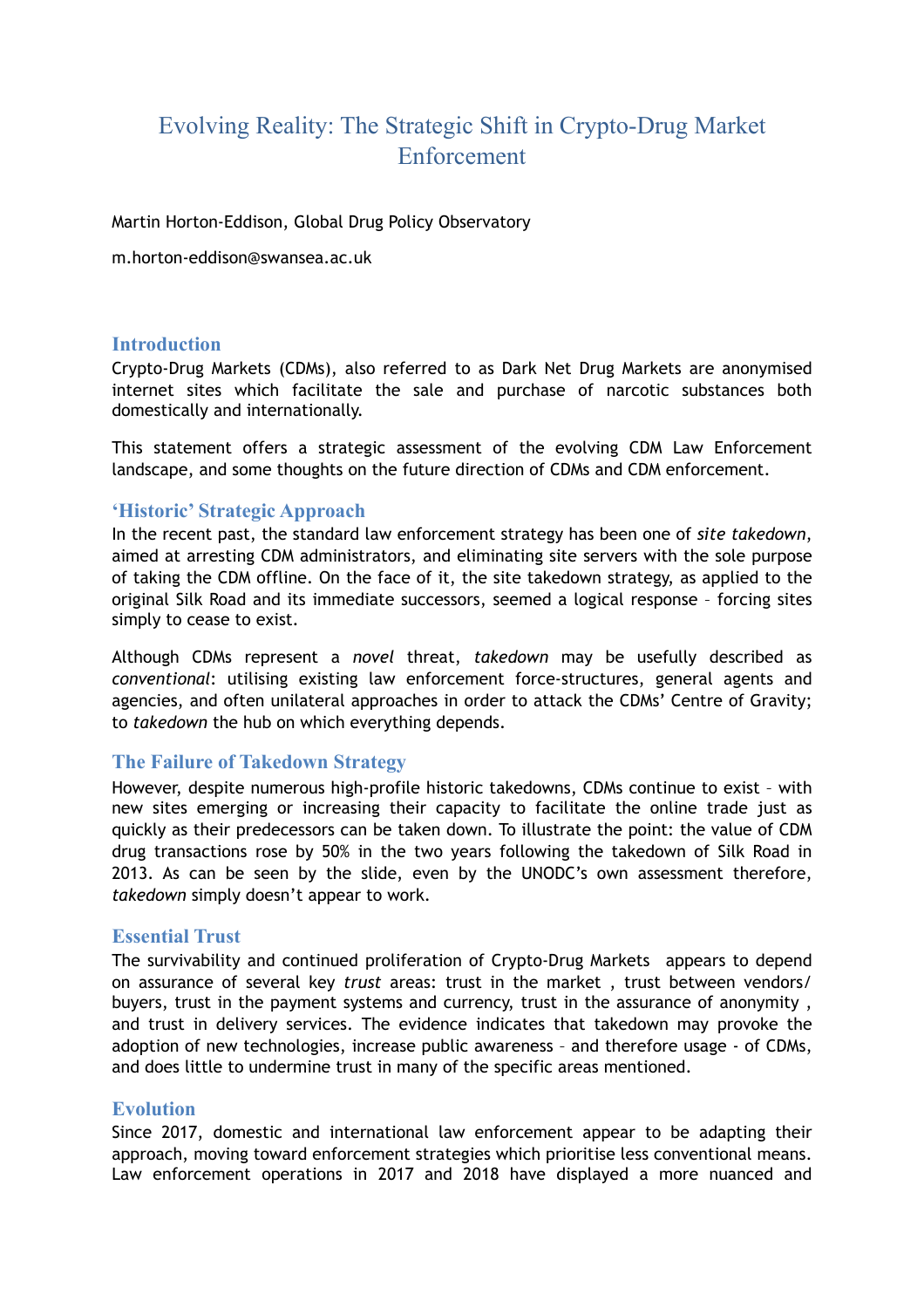sophisticated approach. Although operations are still managed by conventional law enforcement agencies, the strategic onus appears to be shifting toward the deployment of multiple specialist enforcement agencies, specialised agents, and complex joint international operations between multiple state partners. For example, the 2017 multilateral takedown of AlphaBay occurred only after law enforcement had taken control of Hansa Market as a honeypot – a tactical step ahead of the markets' users.

This evolved strategy more closely targets our earlier essential elements of trust in - and function of - CDMs:

**Trust in the market** – may be undermined if it is possible that the market is being operated by law enforcement

**Trust between Vendors/Buyers** – may be undermined if it is possible that either is a law enforcement agent

**Trust in the payment systems and currency** – may be undermined if currency exchanges might be being operated by law enforcement

**Trust in Anonymity** – may be undermined if law enforcement can infiltrate the site to access communications between buyer and vendor

**Trust in delivery** – may be undermined if postal services are working closely with law enforcement to intercept deliveries

Many of these elements are addressed by the evolving law enforcement strategy. The deployment of the United States Postal Inspection Service (USPIS) to intercept packages, the Netherlands' National High Tech Crime Unit (NHTCU) to actually operate live CDMs, US agents posing as money launderers for Bitcoin and other cryptocurrencies, and private companies such as Bitdefender providing unprecedented access to servers. Each provide clear examples of the strategic shift away from conventional takedown and toward an evolved approach. Strategically speaking, we might usefully characterise the increased involvement of ancillary agencies and the deployment of smaller specialised and more nimble teams with specialised roles as something akin to a form of counter insurgency operation – using small force units with specialist skills, embedded in the 'local population', and sanctioned by sophisticated international alliances.

A consequence of the evolved approach is that many of those points of trust as discussed earlier are more effectively undermined when compared to conventional takedown.

## **Concluding Remarks**

In response to law enforcement operations and other factors, CDMs are technologically adaptive. Tomorrow's CDMs appear likely to be both decentralised – i.e having no central administration – and geographically distributed – with no central servers. These developments will render *takedown* completely obsolete. Law enforcement strategy will have to continue to innovate in order to keep pace with these developments, becoming increasingly more specialised, time consuming, and expensive – in turn. There may therefore be a need to balance the increasing expenditure against likely harm – for example considering market management approaches over purely punitive enforcement –